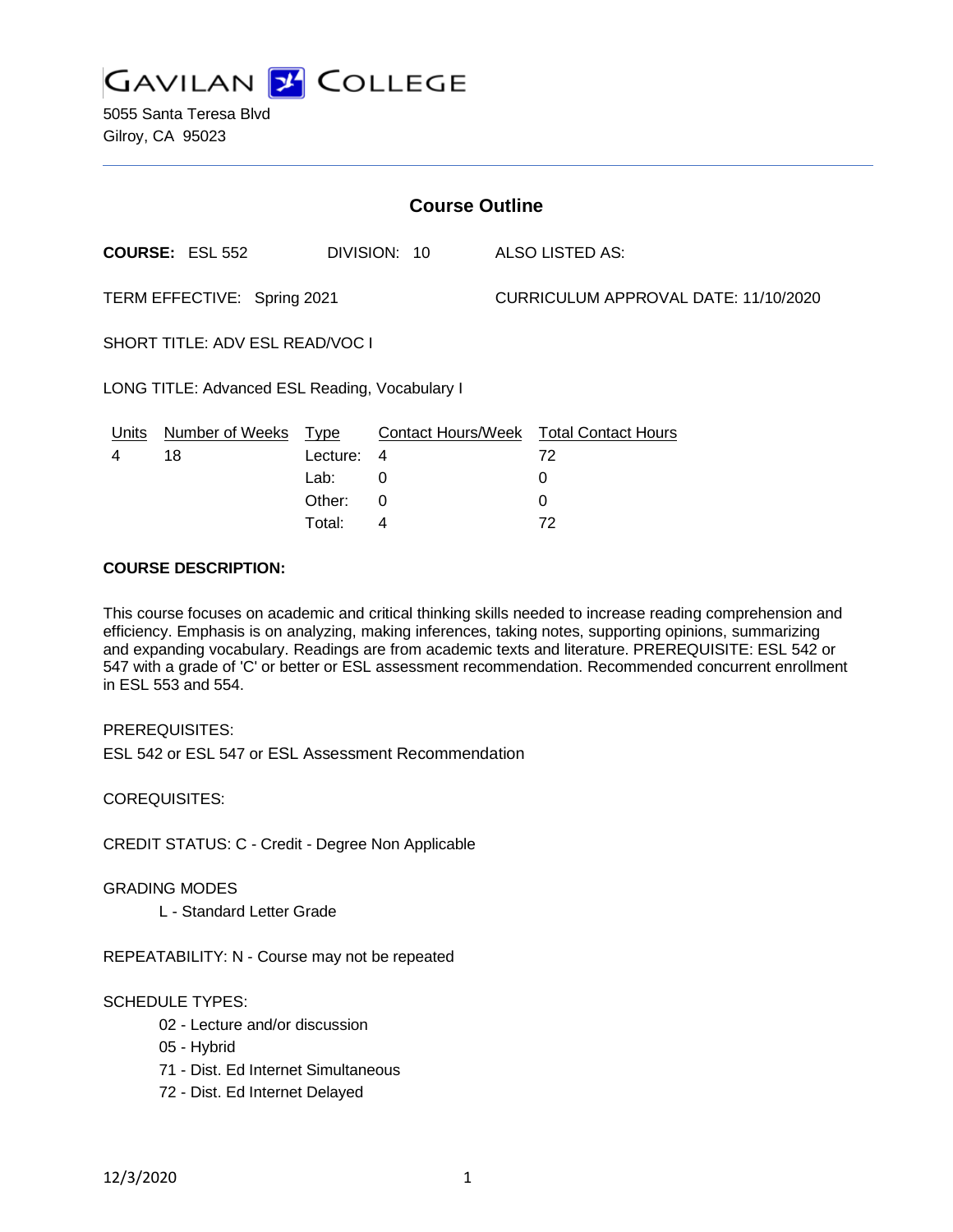### **STUDENT LEARNING OUTCOMES:**

By the end of this course, a student should:

1. Use context clues to guess at the meaning of new vocabulary.

2. Identify the main idea and details of a reading, make inferences, and draw conclusions.

3. Read and analyze a novel and write a book report

### **CONTENT, STUDENT PERFORMANCE OBJECTIVES, OUT-OF-CLASS ASSIGNMENTS**

Curriculum Approval Date: 11/10/2020

OUT-OF-CLASS ASSIGNMENTS: Every week students will read and do assigned exercises from the textbook. In addition, they will read a novel and answer weekly short answer and/or essay questions about it. At the end of the semester, they will write a book report. 12 HOURS CONTENT: Give an overview of the class including the text and novel to be read, classroom procedures and activities, tests and assignments. Read one or more textbook selections based on the same topic or theme. Introduce the following strategies: previewing, using context clues, using an English-English dictionary, identifying and modifying parts of speech, identifying main idea and details, writing an outline, summarizing, expressing opinions, and comparing and contrasting ideas. Practice these strategies by doing textbook exercises, working in small cooperative learning groups, and discussing and writing about the readings. HOMEWORK: Do textbook exercises to practice strategies. STUDENT PERFORMANCE OBJECTIVES: Preview reading through title and prereading questions. Analyze reading through true/false, multiple choice and short answer questions. Use context clues to understand and use vocabulary. Use dictionary to select synonyms and accurate definitions. Identify and modify nouns and verbs. Identify main idea and details. Organize information using an outline. Use outline to summarize information. Express opinions supported by examples. Compare and contrast ideas.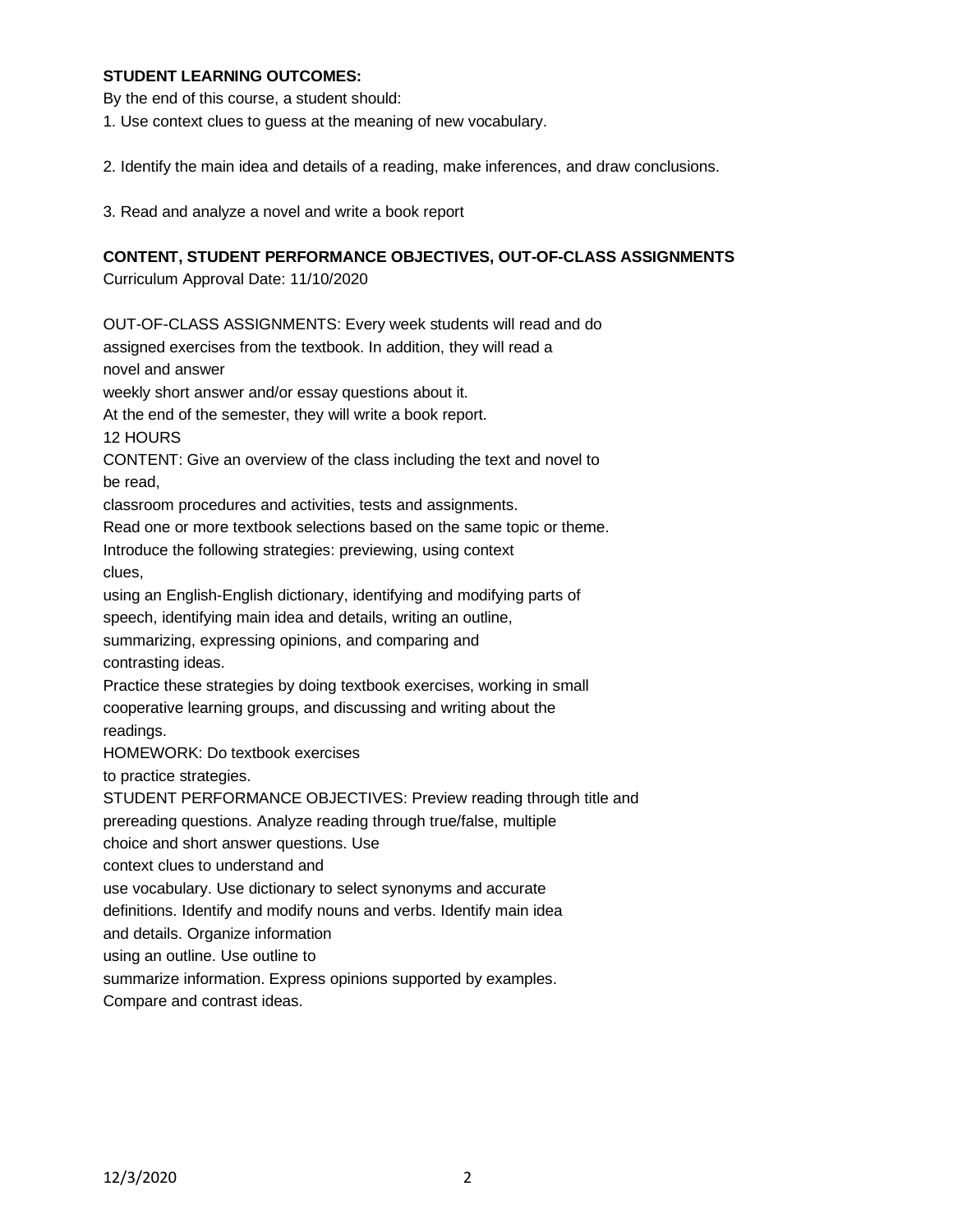# 12 HOURS

CONTENT: (TEXT): Read one or more textbook selections based on the

same topic or theme. Continue to practice previously encountered strategies. Practice skills of skimming and scanning. Practice organizing information into flowcharts. Encourage critical thinking

through inferencing and categorizing ideas into advantages and disadvantages. Do textbook exercises, discuss and write about the readings.

(NOVEL): Give brief background information about the

novel to be

read, including its historical significance, a biographical sketch of

the author and the setting.

HOMEWORK: Do textbook exercises to practice strategies. Read first chapter (or two) of

novel and do short answer comprehension questions

and longer essay questions prepared by instructor.

STUDENT PERFORMANCE OBJECTIVES: Preview reading through illustrations,

title and prereading

questions. Analyze reading through true/false,

multiple choice and short answer questions. Use context clues to

understand and use vocabulary. Use dictionary to select synonyms and

accurate

definitions. Skim for main idea and scan for details.

Organize information into a flowchart. Use flowchart to summarize

information. Identify inference. Make a list of advantages and disadvantages.

Assert opinion and support with examples. Identify the setting of a novel.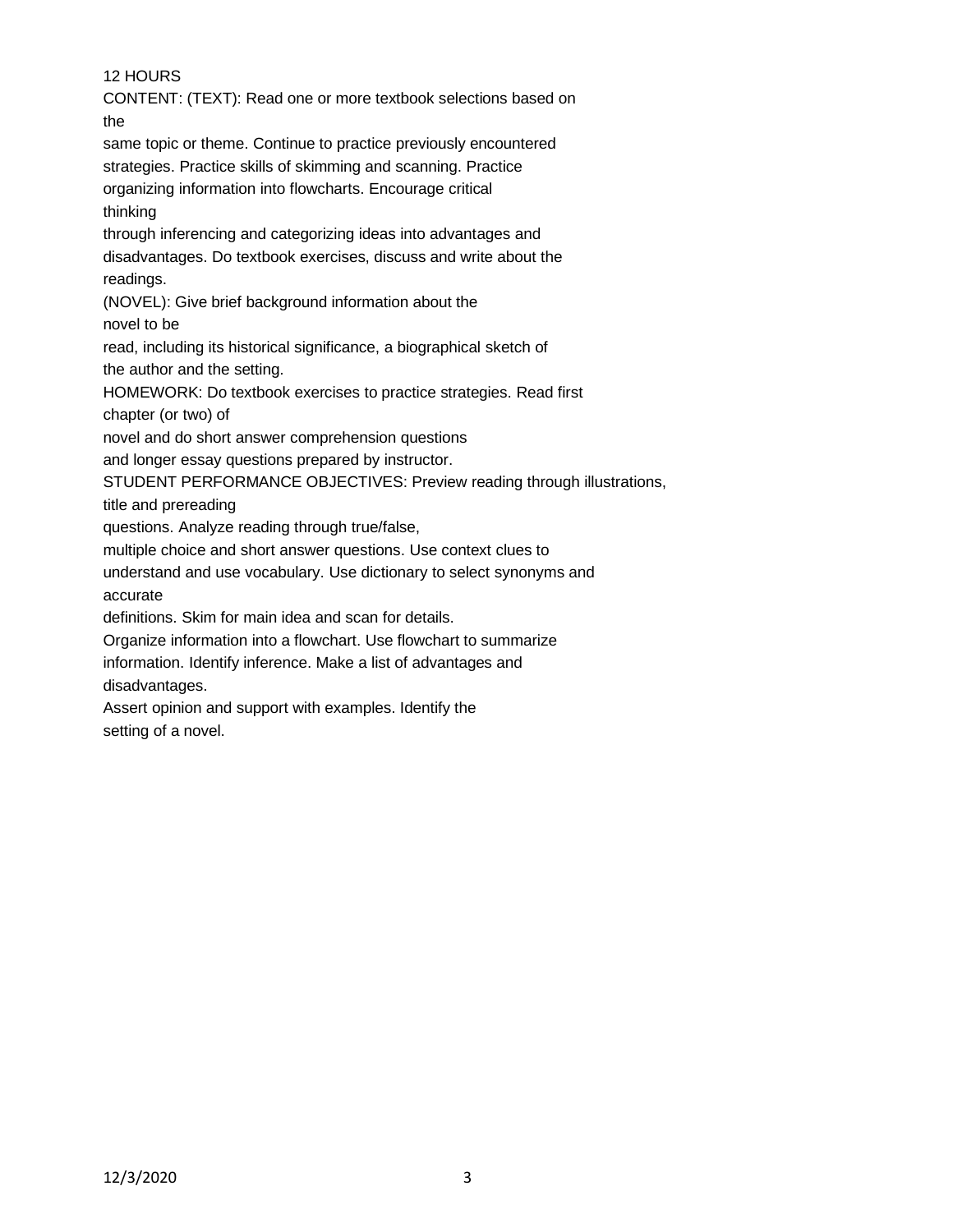# 12 HOURS

CONTENT: (TEXT): Read one or more textbook selections on the same

topic. Continue to practice previously encountered

strategies.

Introduce strategy of using punctuation as a comprehension aid.

Practice drawing conclusions. Write an opinion paragraph supported byexamples. Conduct, analyze and record results of a

survey. Watch a

CNN video (or other video addressing same theme as reading selections) and discuss and write about the topic.

(NOVEL): Introduce the elements of character, plot and theme(s). Work

in

small groups to discuss the first one or two chapters of the novel.

HOMEWORK: Do textbook exercises to practice strategies. Read next

chapter or two of the novel and do short answer/essay

questions

prepared by the instructor.

STUDENT PERFORMANCE OBJECTIVES: Preview reading with questions.

Analyze reading through true/false, multiple choice and short answer

questions. Use context clues

to understand vocabulary and punctuation

marks. Use dictionary to select synonyms and accurate definitions.

Change verbs and adjectives to nouns. Take notes from reading and

organize information in an

outline. Use outline to summarize

information. Identify inference and draw conclusions. Write an

opinion paragraph with examples. Conduct, analyze and record results

of a survey. Explain the plot of a

story. Describe the characters in a

story.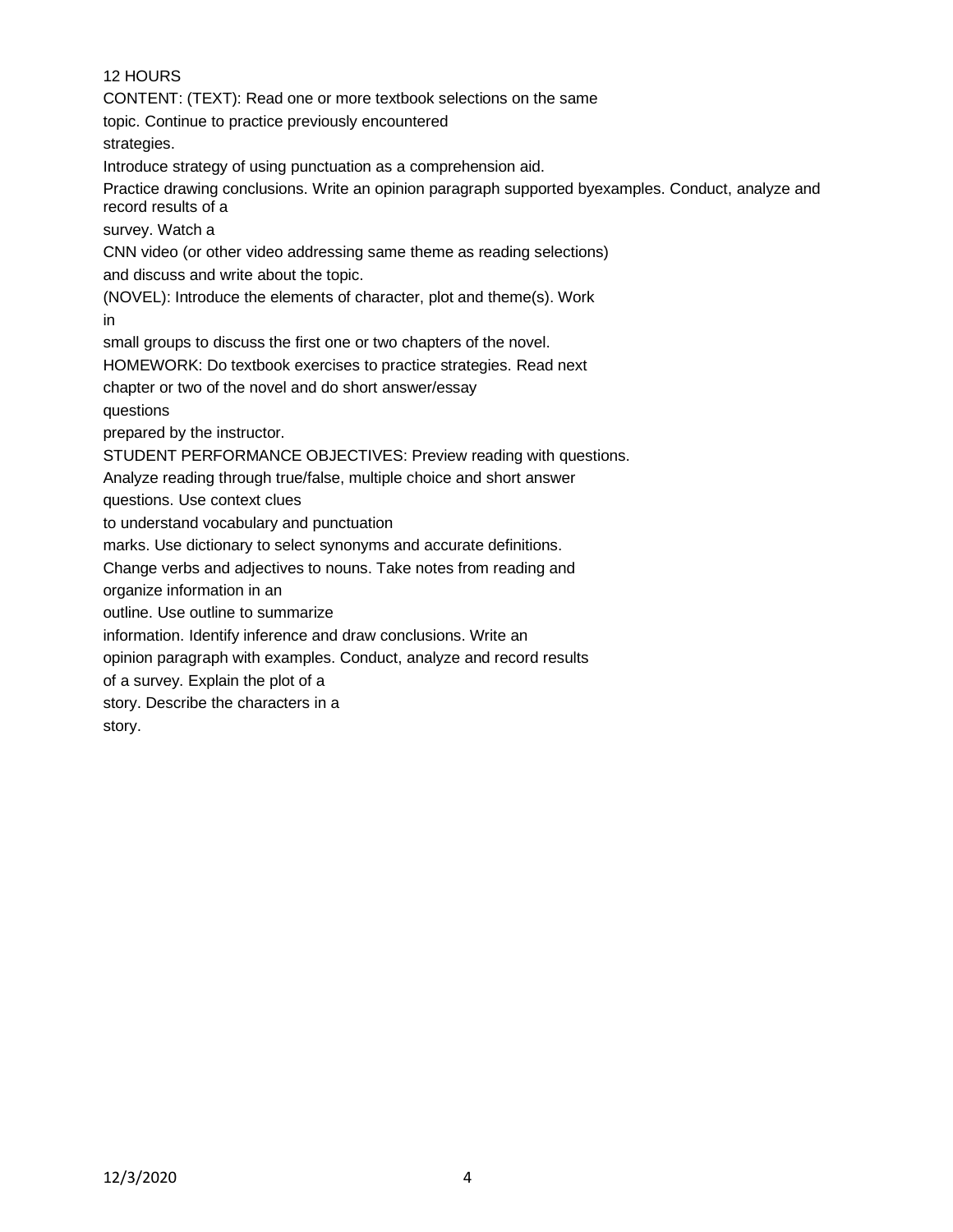12 HOURSCONTENT: (TEXT): Read one or more textbook selections on the same topic. Continue to practice previously encountered strategies. Enhance critical thinking skills by identifying problems and creating solutions. Do textbook exercises, discuss and write about the readings. Do a brief on-line search based on the topic of the reading selections.(NOVEL): Introduce the element of conflict, including internal and external conflict and the idea of the protagonist and the antagonist. Work in small groups to discuss the chapters already read. HOMEWORK: Do textbook exercises to practice strategies. Read the next chapter or two of the novel and do the short answer/essay questions

prepared by the instructor.

STUDENT PERFORMANCE

OBJECTIVES: Preview reading through the title and

prereading questions. Analyze reading through true/false, multiple

choice and short answer questions. Use context clues to understand and use

vocabulary. Use dictionary to select synonyms and accurate

definitions. Change adjectives to nouns. Scan for details.

Identify inference, express opinions supported with examples, draw conclusions,

identify problems and create solutions. Do a brief on-line search and report findings to the class. Identify the protagonist(s) and antagonist(s) and describe the conflict in a novel.

12

HOURS

CONTENT: (TEXT): Read one or more textbook selections on the same

topic. Continue to practice strategies already encountered. Introduce

the ideas of the author's perspective/point of view and

tone. Do

textbook exercises, discuss and write about reading selections.

Explain content and format of book report.

(NOVEL): Examine the tone, the author's point of view and figurative speech

(including: similes, metaphors, personification).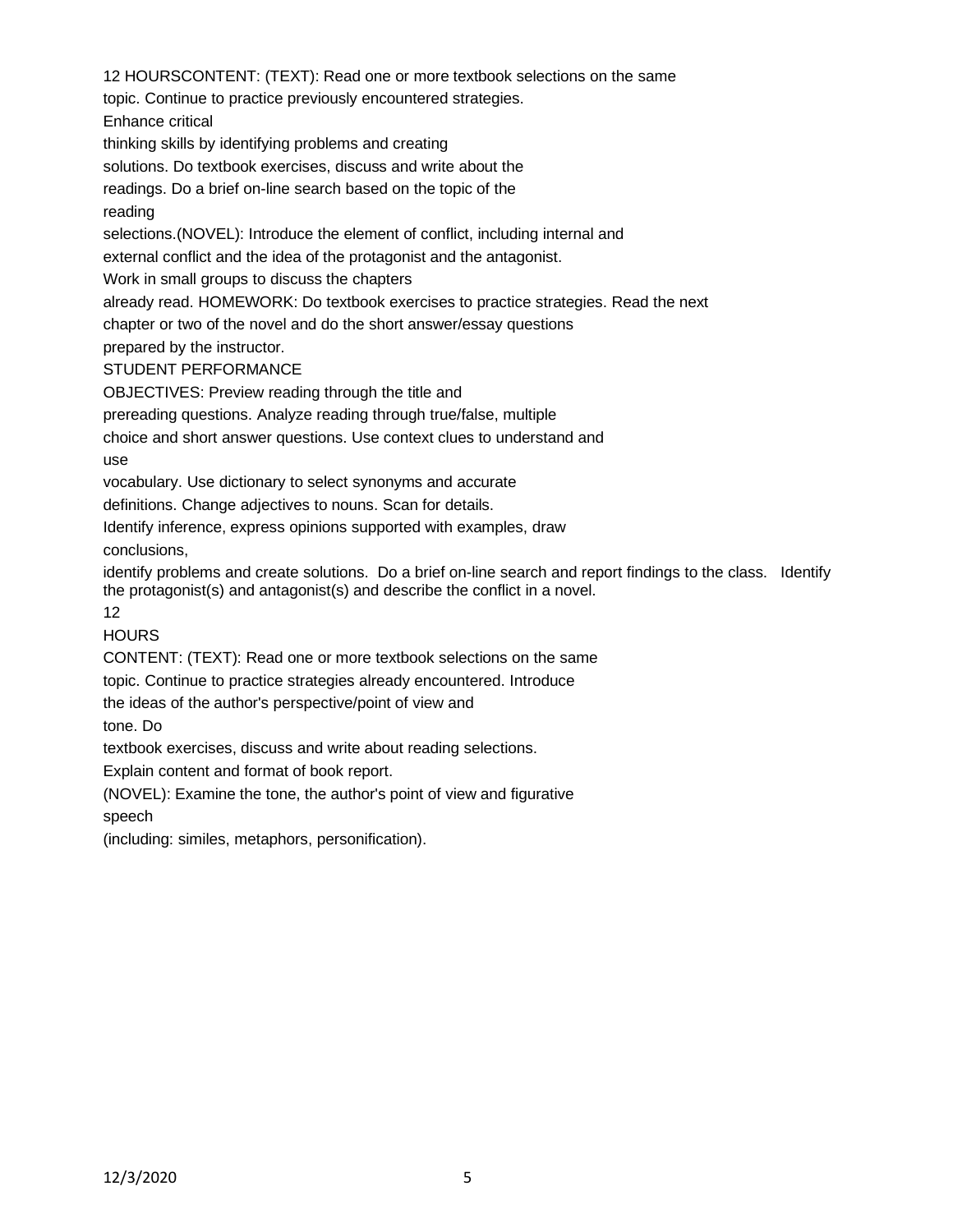HOMEWORK: Do textbook exercises to practice strategies. Finish reading the novel. Do a book report on the novel. STUDENT PERFORMANCE OBJECTIVES: Preview reading through the illustration, title and prereading questions. Analyze reading through true/false, multiple choice and short answer questions. Use context clues to understand and use vocabulary. Use dictionary to select synonyms and accurate definitions. Change verbs to nouns. Change adjectives to adverbs. Scan for main idea and important details. Organize and summarize information using an outline. Identify inference and draw conclusions. Interpret author's point of view and tone. Express opinions supported with examples. Identify problems and create solutions. Identify and interpret figures of speech. Write a book report of a novel. 10 HOURS CONTENT: (TEXT): Read one selection from the text. Work in small groups to review all of the reading strategies and critical thinking skills practiced throughout the semester. (NOVEL): Work in class, both individually and in small groups, to

discuss the themes of the novel and finish the book report.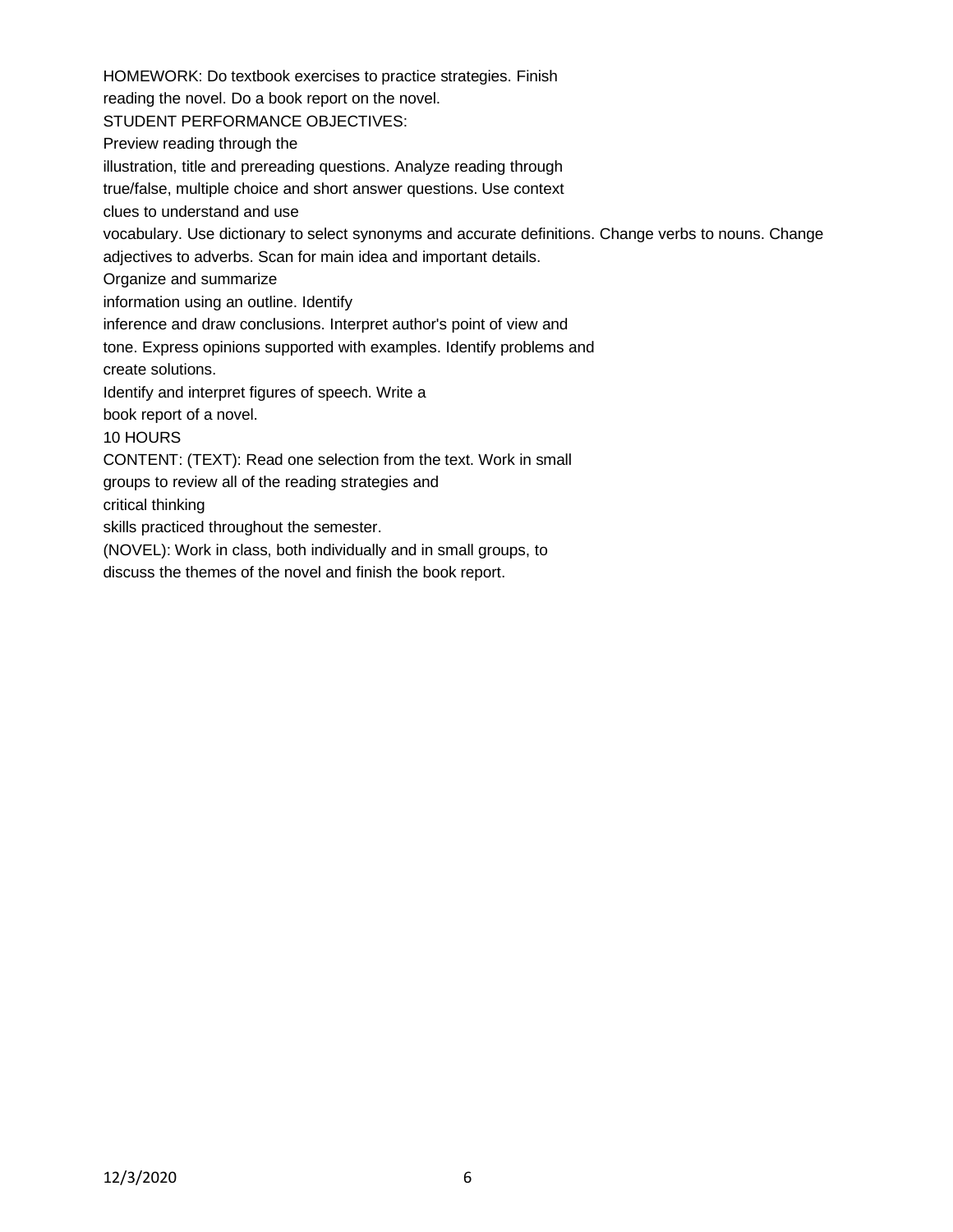## HOMEWORK:

Study for final exam and finish book report. STUDENT PERFORMANCE OBJECTIVES: Demonstrate use of reading strategies, critical thinking skills and basic research techniques including: Using previously encountered vocabulary and context clues to guess at new vocabulary, previewing a new reading passage using illustrations, title, charts, and questions, analyzing a new reading passage through true/false, multiple choice and short answer questions, using a dictionary to select synonyms and accurate definitions, recognizing and modifying parts of speech (nouns, verbs, adjectives, adverbs), scanning a reading for main idea and details, taking notes in outline or chart form and summarizing information, expressing opinions with supporting examples, making inferences and drawing conclusions, describing, comparing and contrasting information, identifying problems and creating solutions, recognizing the author's perspective, tone and purpose, describing the setting and characters in a novel, explaining the plot and conflict, recognizing literary techniques/figures of speech such as simile, metaphor and personification, discussing and writing about themes studied in class, conducting a survey and doing a brief on-line search. 2 HOURS FINAL EXAM Included in content section.

## **METHODS OF INSTRUCTION:**

Lecture, reading, pair and small group activities, discussion and analysis of readings, textbook exercises, writing in response to readings.

# **OUT OF CLASS ASSIGNMENTS:**

Required Outside Hours:

Assignment Description:

Every week students will read and do assigned exercises from the textbook. In addition, they will read a novel and answer weekly short answer and/or essay questions about it. At the end of the semester, students will write a book report.